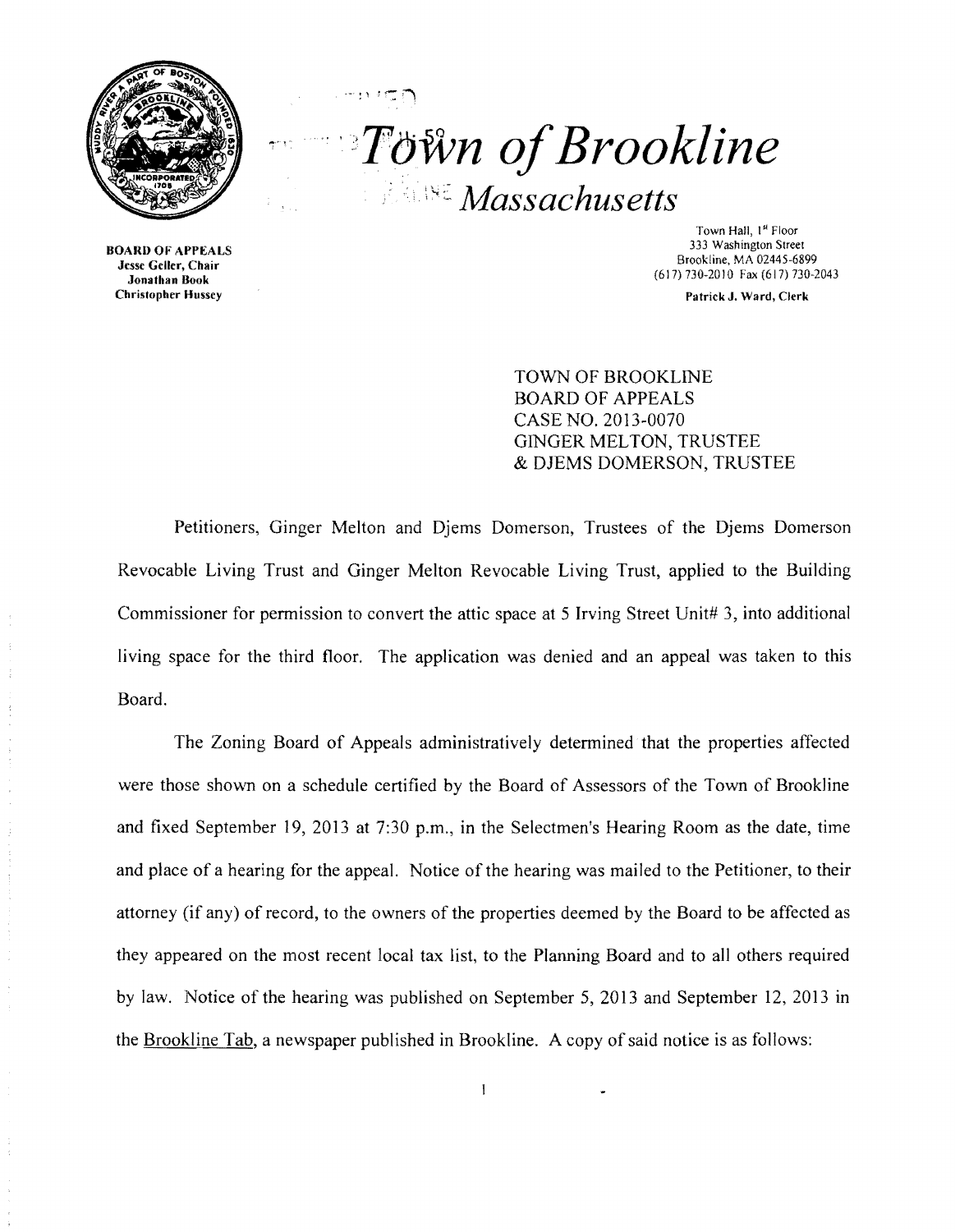### NOTICE OF HEARING

Pursuant to M.G.L. C. 39, sections 23A & 23B, the Board of Appeals will conduct a public hearing to discuss the following case:

Petitioner: Ginger Melton, Trustee & Djems Domerson, Trustee Owner: Ginger Melton & Djems Domerson, Trustees of the Ginger Melton Revocable Living Trust and Djems Domerson Revocable Living Trust. Location of Premises: 5 Irving Street, Apartment 3 Date of Hearing: September 19,2013 Time of Hearing: 7:30 p.m. Place of Hearing: Selectmen's Hearing Room, 6<sup>th</sup> Floor

A public hearing will be held for a variance and/or special permit from:

- 1. Section  $5.10 -$  Minimum Lot Size
- 2. Section 5.20 Floor Area Ratio
- 3. Section 5.43 Exceptions to Yard and Setback Regulations
- 4. Section 5.72 Accessory Buildings or Structures in the Rear Yard (condenser)
- 5. Section 5.91 Minimum Usable Open Space
- 6. Section 8.02.2 Alteration or Extension

of the Zoning By-Law to convert the attic to additional living space for the third floor unit.

Said premise is located in a T-5 district.

 $\frac{1}{2}$  $\frac{1}{4}$ 

 $\frac{1}{2}$ 

 $\frac{1}{2}$ 

*Hearings, once opened, may be continued by the Chair to a date and time certain. No further notice will be mailed to abutters or advertised in the TAB. Questions regarding whether a hearing has been continued, or the date and time ofany hearing may be directed to the Zoning Administrator at* 617-734-2134 *or check meeting calendar at: http://calendars.town.brookline.ma.usIMasterTownCalandarl? F ormID= 158.* 

*The Town of Brookline does not discriminate on the basis of disability in admission to, access to, or operations of its programs, services or activities. 1ndividuals who need auxiliary aids for effective communication in programs and services of the Town of Brookline are invited to make their needs known to the ADA Coordinator, Stephen Bressler, Town of Brookline,* 11 *Pierce Street, Brookline, MA 02445. Telephone:* (617) *730-2330; TDD* (617) *730-2327.* 

# Jesse Geller Jonathan Book Christopher Hussey

At the time and place specified in the notice, this Board held a public hearing. Present at

the hearing was Zoning Board of Appeals Chairman, Jonathan Book, and Zoning Board of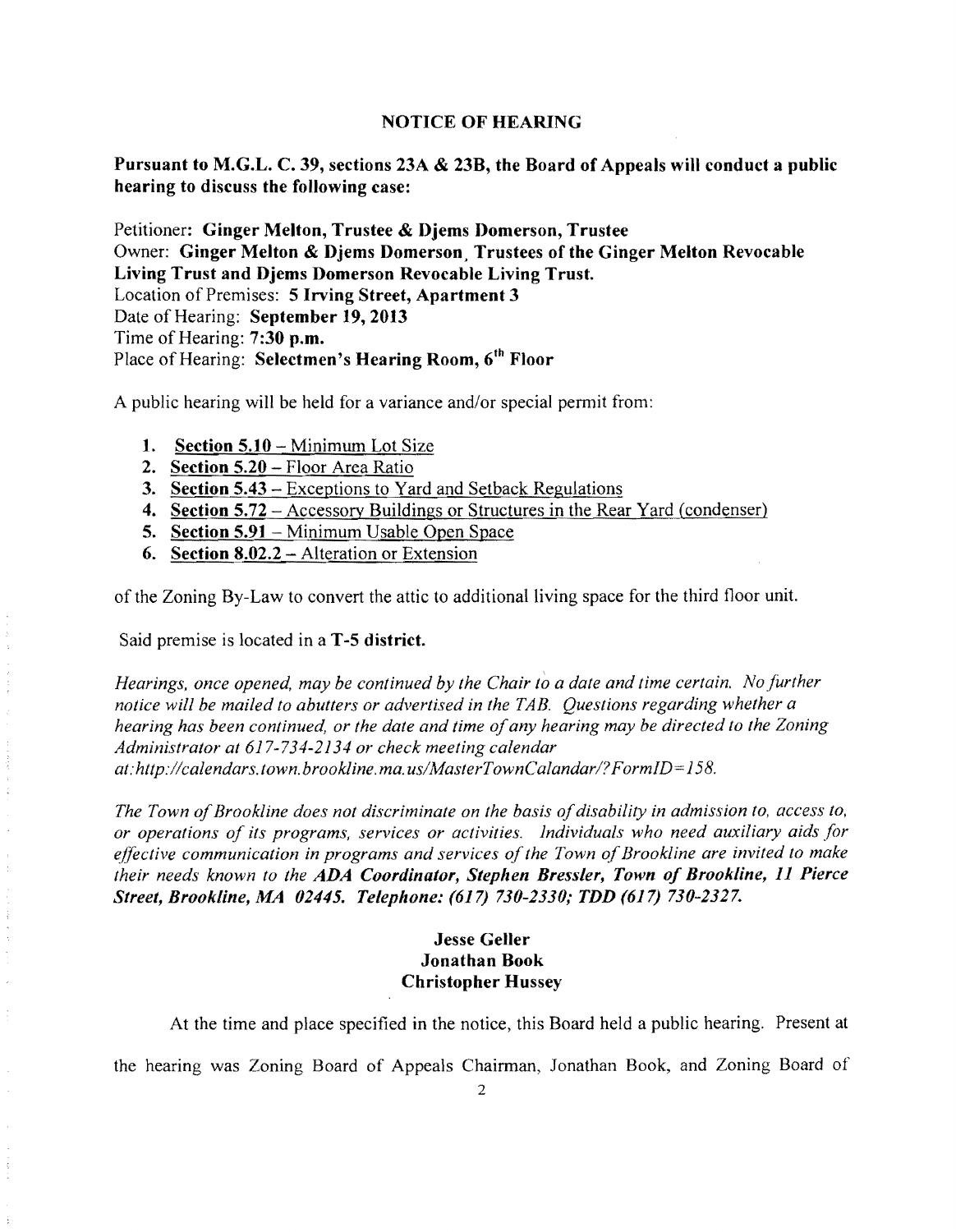Appeals Board Members Christopher Hussey and Mark Zuroff. The case was presented by the attorney for the Petitioners, Robert L. Allen, Jr., Law Office of Robert L. Allen, Jr. LLP, 300 Washington Street, Second Floor, Brookline, Massachusetts 02445. Also in attendance were Ginger Melton and Djems Domerson, the owners of 5 Irving Street Unit #3, and Philip Kramer, the Petitioners' architect. The hearing was opened on September 19, 2013 and, at the request of the Petitioner, continued to October 10,2013.

Zoning Board of Appeals Chairman Jonathan Book called the hearing to order at 8:00 p.m. on September 19, 2013. Attorney Allen stated that the Petitioners propose to convert the attic to additional living space for Unit #3.

 $\frac{1}{\alpha}$ 

÷

Attorney Allen presented to the Zoning Board of Appeals a background of the Petitioners and the property, stating that 5 Irving Street is a multi-family home built in ]912 on a 2,750 square foot lot. Attorney Allen stated that the home is located near the intersection of Irving Street and Walnut Street in a *T-5* District. Attorney Allen stated that the exterior of the home gives the illusion of a single-family dwelling with one front entrance, but the dwelling includes three separate living areas. Attorney Allen stated that the Petitioners are in a unique position to extend the third floor living space into the attic in order to create a bedroom, bathroom, and storage area without altering the roofline or exterior of the building. Attorney Allen stated that additional space became necessary after one of the Petitioners' fathers died in a tragic house fire, forcing the mother to move to Brookline and share a bedroom with her grandson.

Attorney Allen described the details of the proposal, which include a bedroom, bathroom, storage area, three new windows on the rear façade, nine new skylights, and a spiral staircase from the third floor to the attic. Attorney Allen stated that home is located in the Pill Hill Local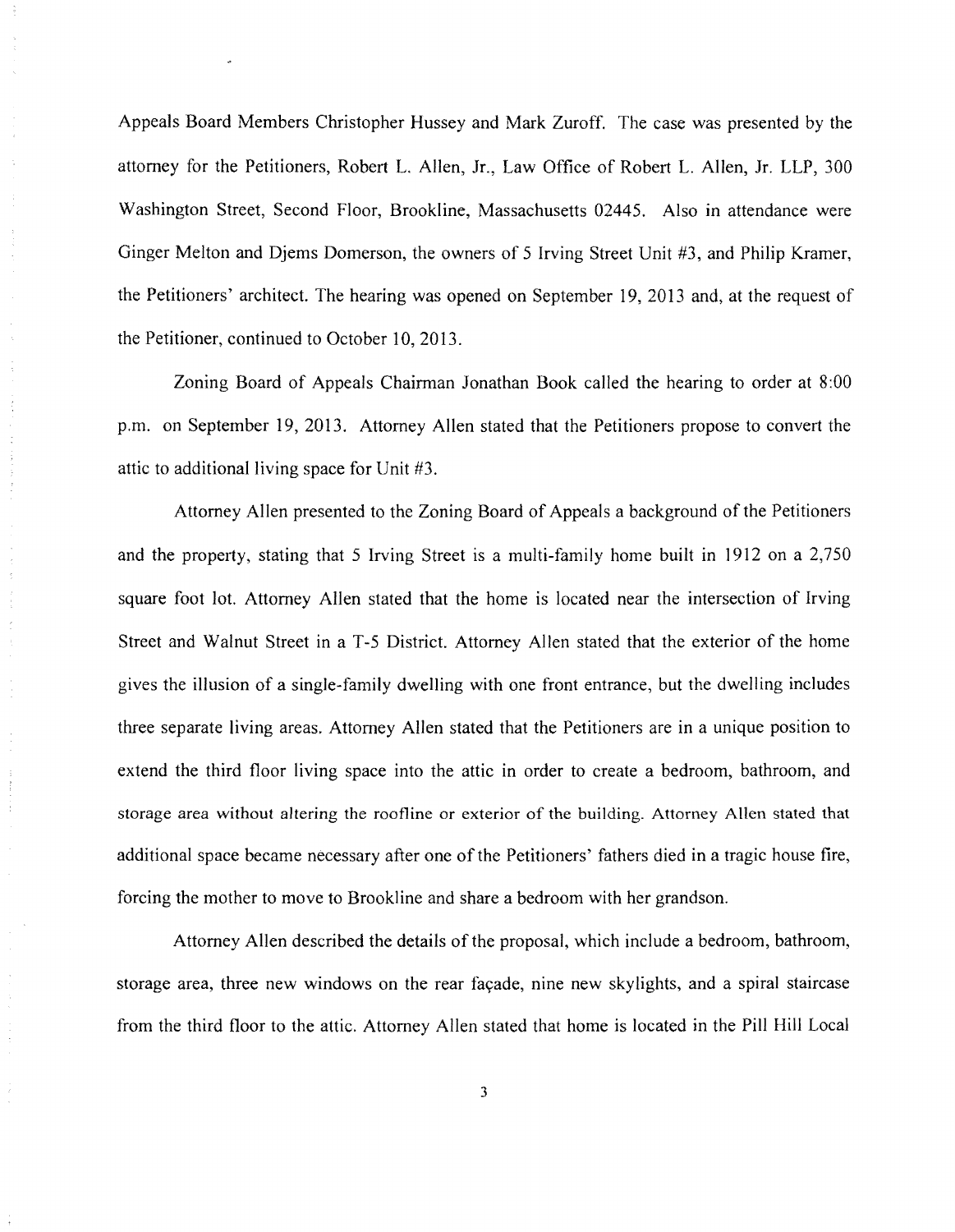Historic District and the windows and skylights will be subject to review by the Preservation Commission.

Attorney Allen stated that the proposal comes before the Zoning Board of Appeals with the unanimous support of the Planning Board. Attorney Allen stated that the Planning Board supported the requested relief after a finding that the size of the lot was significantly smaller than most in the zoning district.

Attorney Allen stated that the Petitioners are requesting special permit relief from **Section 5.10** and **Section 5.43** of the Zoning By-Law to waive minimum lot size and dimensional requirements for side yard setback. Furthermore, Attorney Allen stated that the Petitioners are requesting variance relief from **Section 5.20** of the Zoning By-Law to increase the allowable FAR. Attorney Allen stated the requirements for a variance relative to M.G.L. c. 40A, §10.

Attorney Allen stated a literal enforcement of the Zoning By-Law would create a substantial financial hardship for the Petitioners. Given their current living situation resulting from tragic house tire cited above, without the ability to expand their living space into the attic, the Petitioners will likely be forced to move from the area. Attorney Allen further stated that due to the shape of the land and the structure upon which it is located, 5 Irving Street should not be subject to a literal enforcement of the Brookline Zoning By-Law where desirable relief can be granted without a substantial detriment to the public good. Attorney Allen stated that 5 Irving Street is a three-family home built in 1912 on a 2,750 square foot lot. Attorney Allen stated that the size of the lots in this zoning district are significantly larger and range from 3,500 square feet to 9,000 square feet. Attorney Allen stated that unlike any other lot in the district, 5 Irving Street is narrowly wedged between 9 Irving Street and 162 Walnut Street and the desired relief may be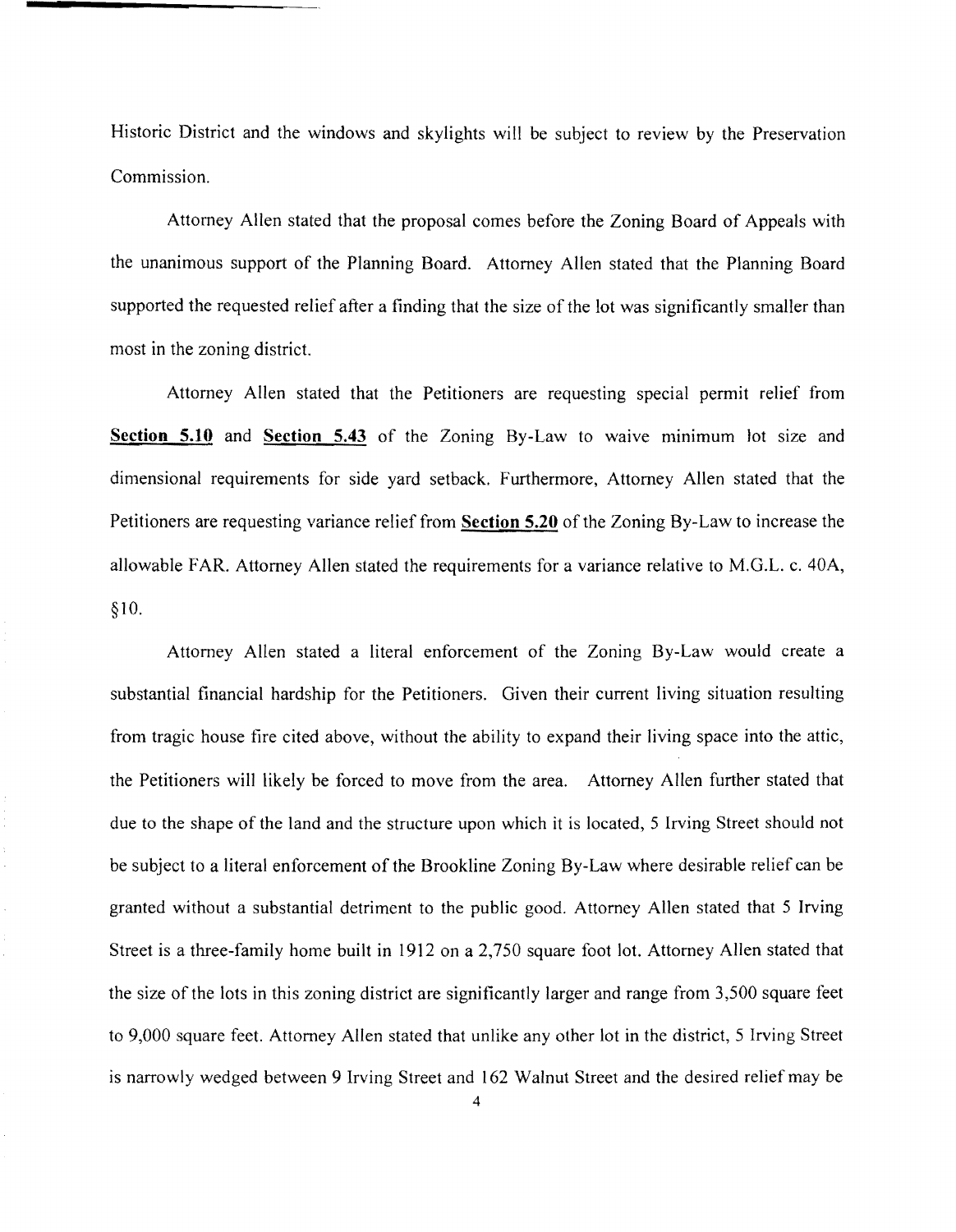granted without detriment to immediate abutters. Attorney Allen stated that while the Petitioners do not have the ability to extend the property into the side or rear yard due to the minimum lot size, the Petitioners are in a unique position to improve the dwelling and provide a safer means of egress from the attic without nullifying or substantially derogating from the intent or purpose of the Zoning By-law. Furthermore, Attorney Allen stated the Petitioners come before the Zoning Board with nearly one-hundred percent support from neighbors, a factor seldom found in pursuit of an FAR variance.

Finally, Attorney Allen discussed relief under **Section 8.02.2** of the Zoning By-Law, whereby a special permit is required under **Section 9.05** of the Zoning By-Law to alter and/or extend a non-conforming structure. As for **Section 9.05** of the Zoning By-Law, Attorney Allen noted: (1) the specific site is consistent with other multi-family homes in the *T-5* District located on Walnut Street, which runs perpendicular to Irving Street and Upland Road, which runs parallel to Irving Street; (2) there will be no adverse affect to the neighborhood where the proposal was designed to preserve the nature and character of the neighborhood and has received support from 35 abutters including the immediate abutters and the trustee of the condominium association; (3) no nuisance or serious hazard to vehicles or pedestrians where there will be no significant increase to traffic patterns on Irving Street or Walnut Street; (4) adequate and appropriate facilities will be provided for the proper operation and proposed use; and (5) development will not have a significant adverse effect on the supply of housing available for low and moderate income people.

The Zoning Board of Appeals then asked several questions of the Petitioners. Zoning Board of Appeals Member Mark Zuroff asked Attorney Allen how the grant of FAR relief will not substantially derogate from the intent and/or purpose of the Zoning By-Law. Attorney Allen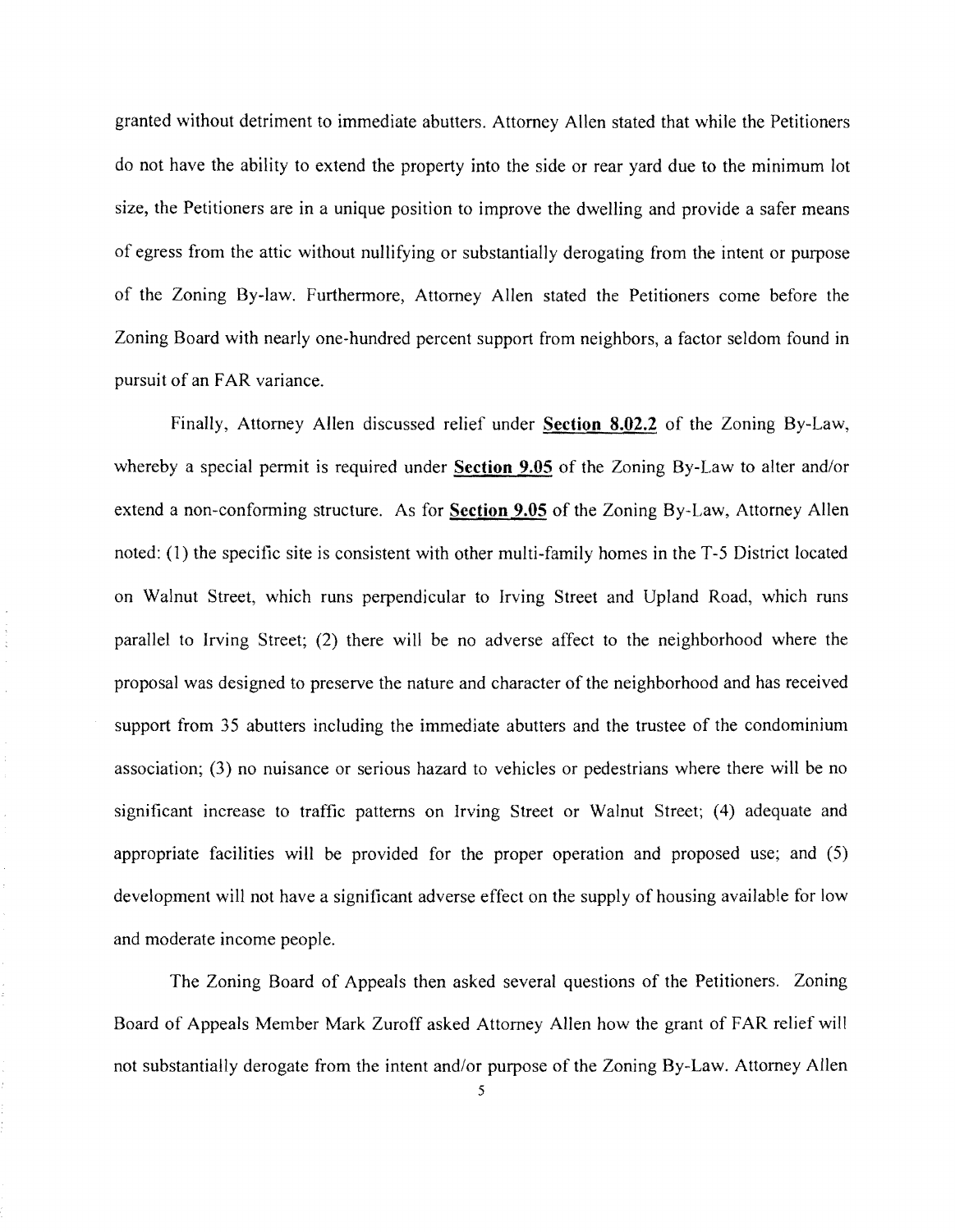stated that the shape of the 2,750 square shape of the lot is both unique and limiting because the Petitioners do not have the opportunity to add additional height or extend the property to the side or rear yard like other homes in the neighborhood. Attorney Allen recognized that **Section 5.20**  of the Zoning By-Law is concerned with density and offered that circumstances relating to the narrow shape of 5 Irving Street necessitate relief. Zoning Board of Appeals Member Zuroff stated that he does not have a prejudice against expansion of attics. Next, Zoning Board of Appeals Member Christopher Hussey asked Attorney Allen to point to the affected property on the assessor's map of the zoning district. Attorney Allen showed 5 Irving Street on a larger assessor's map of the zoning district.

Zoning Board of Appeals Chairman Jonathan Book asked if there was anyone present who wished to speak in opposition to this application. Shannon Liss-Riordan, 9 Irving Street, stated support for the proposal and offered that the renovation will not change the number of people that currently reside in the Petitioners' unit.

Zoning Board of Appeals Chairman Jonathan Book asked if there was anyone present who wished to speak in opposition to this application. No one spoke in opposition.

Timothy Richard, Planner for the Town of Brookline, delivered the findings of the Planning Board:

#### **FINDINGS:**

Ŷ,

 $\frac{1}{\lambda}$ 

## **Section 5.10** - Minimum Lot Size **Section 5.20** - Floor Area Ratio

| <b>Floor Area</b>         | <b>Allowed</b> | <b>Existing</b> | <b>Proposed</b> | <b>Finding</b> |
|---------------------------|----------------|-----------------|-----------------|----------------|
| <b>Floor Area Ratio</b>   |                |                 | 2.06            |                |
| $\sqrt{ }$ (% of allowed) | '00%           | 167%            | 206%            | Variance       |
| Floor Area (s.f.)         | 2,750          | 4.593           | 5.680           |                |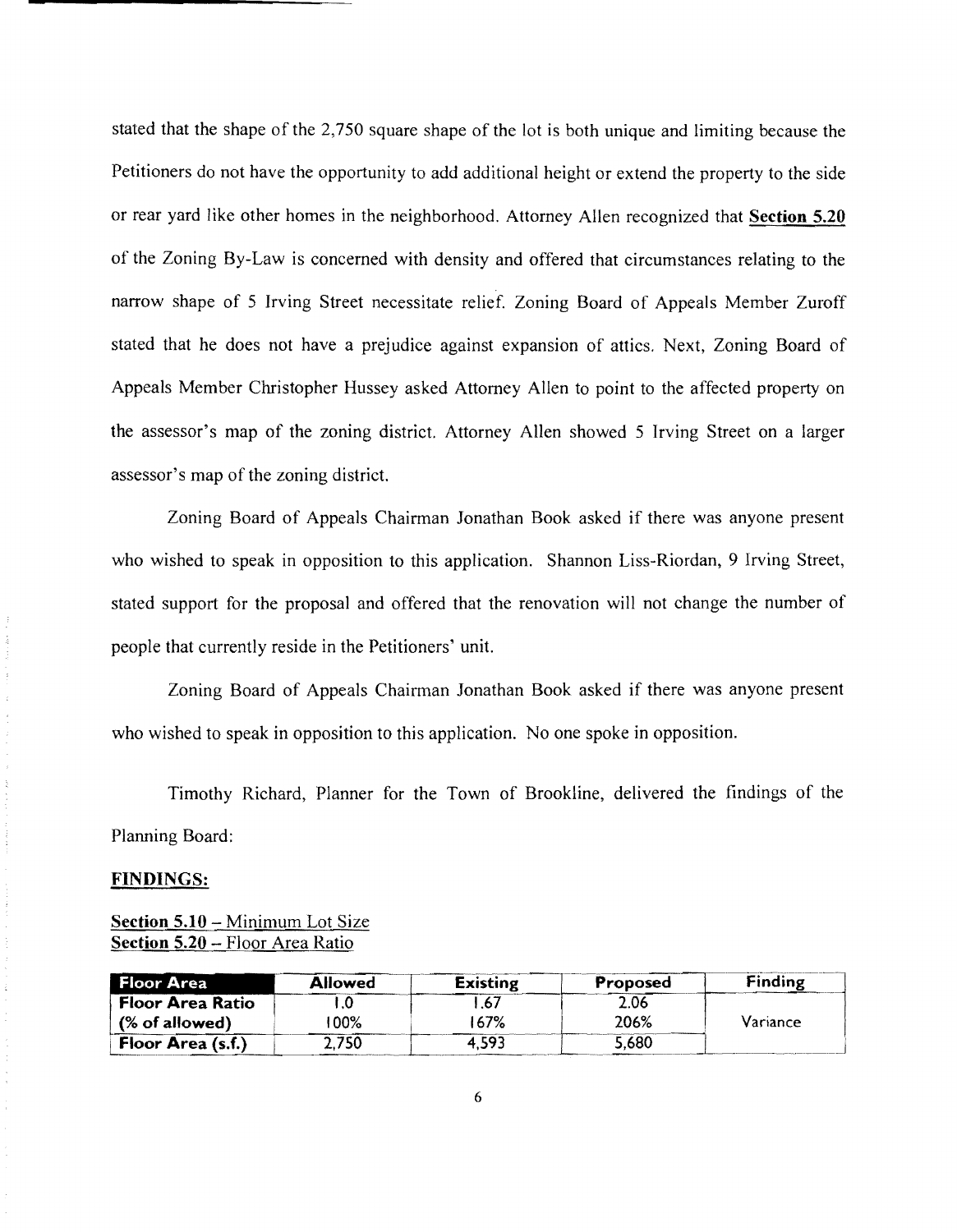## Section 5.43 – Exceptions to Yard and Setback Regulations

| <b>Dimensional Requirements</b>                  | <b>Required</b> | <b>Existing</b> | <b>Proposed</b> | Relief          |
|--------------------------------------------------|-----------------|-----------------|-----------------|-----------------|
| <b>Side Yard Setback</b><br>(Accessory Structure |                 | N/A             |                 | Special Permit* |

\* Under *Section 5.43*, the Board of Appeals may waive yard and setback requirements if a counterbalancing amenity is provided.

### Section 8.02.2 – Alteration or Extension

A special permit is required to alter a pre-existing non-conforming structure or use.

Mr. Richard stated that the Planning Board supports the requested relief to allow the applicant to convert the attic space to living area. Mr. Richard stated that there will be minimal exterior changes to the dwelling in the form of windows and skylights. Mr. Richard stated that the Planning Board felt the lot's small size, significantly smaller than most in the area, should be taken in to consideration. Mr. Richard stated that the property is located in a Local Historic District and the Preservation Commission must approve all changes visible from a street and therefore will approve the final plans. Therefore, the Planning Board recommends approval of the site plan by Philip Kramer, AlA, and Frank P. Janusz Architecture, dated *6/24113,* and site plan by Dennis O'Brien, dated 7117/13, subject to the following conditions:

- 1. Prior to the issuance of a building permit, the applicant shall submit final plans and elevations subject to the review of the Preservation Commission and the Assistant Director of Regulatory Planning.
- 2. Prior to the issuance of a building permit, the applicant shall submit a final landscape plan indicating all counterbalancing amenities, subject to the review and approval of the Assistant Director of Regulatory Planning.
- 3. Prior to the issuance of a building permit, the applicant shall submit to the Building Commissioner for review and approval for conformance to the Board of Appeals decision: 1) a final site plan stamped and signed by a registered engineer or land surveyor; 2) final building elevations; and 3) evidence that the Board of Appeals decision has been recorded at the Registry of Deeds.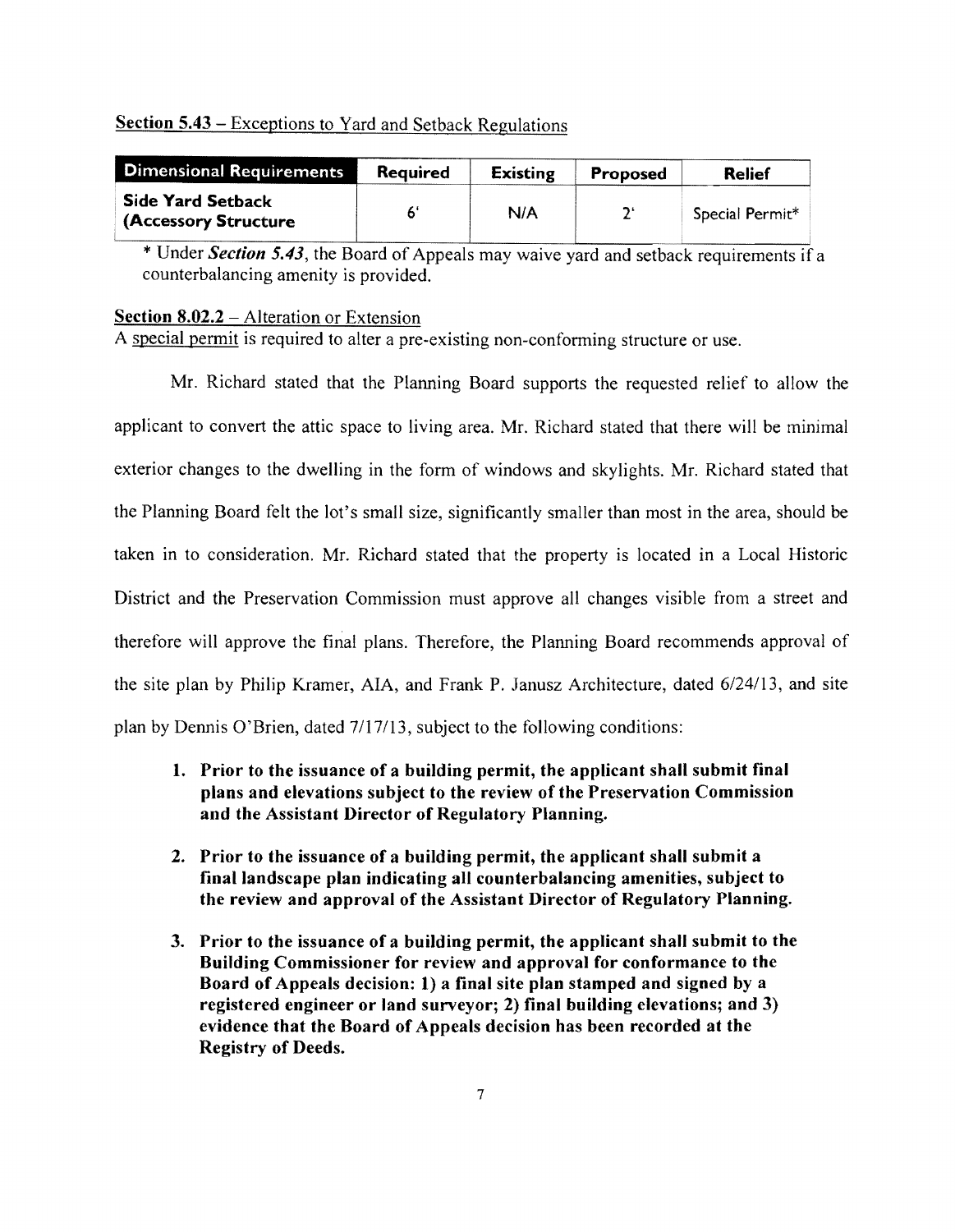Attorney Allen suggested that due to the nature of the proposal, the Board consider altering Condition Nos. 1 and 3 because there is no need for final elevations, a final landscaping plan or a final site plan stamped and signed by a registered engineer. Furthermore, Attorney Allen suggested that the Board strike Condition No. 2 because the final landscaping plan requirement is in inconsistent with the revised denial letter issued by the Building Department. Chief Building Inspector Mike Yanovitch agreed.

The Chairman then called upon Michael Yanovitch, Chief Building Inspector for the Building Department, to deliver the comments of the Building Department. Chief Building Inspector Michael Yanovitch, stated that the Building Department had no objections to the relief sought under this application. Mr. Yanovitch stated that although the Zoning Board of Appeals does not set precedent, this Board has historically been sympathetic to conversions that do not require exterior changes. Mr. Yanovitch cited 178 Naples Road whereby the Zoning Board of Appeals granted FAR relief for a basement conversion where the FAR was previously nonconforming.

Zoning Board of Appeals Member Zuroff inquired about the use of the additional 1,000 square feet cited in the Planning Board report. The Petitioners' architect, Philip Kramer, stated that the best use of the space requires each end of the attic to be used for light because it is unclear whether the Preservation Commission will grant relief for the skylights. Mr. Kramer stated that the Brookline By-Law calculates FAR down to 0 feet whereas the Massachusetts Building Code does not include any portion of a room measuring less than 5 feet from the floor to the ceiling into the FAR calculation. Mr. Yanovitch stated that under the Massachusetts Building Code, the only the area in the Petitioners proposal measuring above five feet would be calculated towards FAR. Attorney Allen stated that under the Massachusetts Building Code this

 $\hat{\boldsymbol{z}}$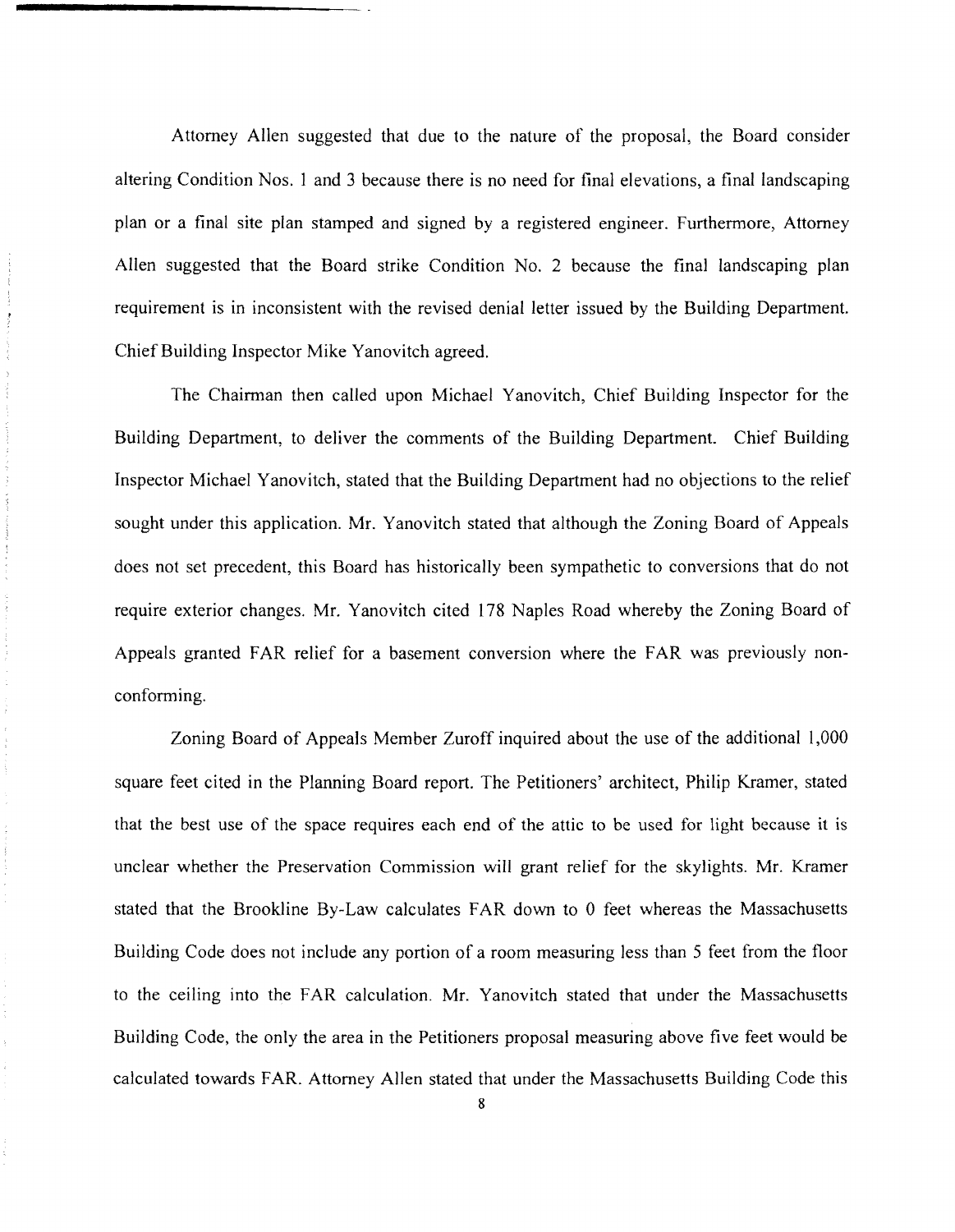would only include 380 square feet. Mr. Yanovitch stated that unlike the Massachusetts Building Code, the Brookline By-Law includes the space above and below 5 feet in the FAR calculation.

Zoning Board of Appeals Member Zuroff next asked whether the Petitioners would consider reducing the FAR if the Preservation Commission granted relief for the skylights. Attorney Allen stated that he would discuss the option with the Petitioners. Zoning Board of Appeals Member Hussey suggested the Petitioners eliminate the storage areas in order to reduce FAR. Zoning Board of Appeals Chairman Book stated that if elements for a variance can be met, relief should be granted for use of the entire space. Zoning Board of Appeals Chairman Book asked Attorney Allen to discuss the uniqueness of the structure compared to those in the zoning district. Attorney Allen stated that there were at least four three-family residents located in the zoning district on Walnut Street that were able to expand the basement *andlor* attic to increase FAR. Attorney Allen stated that unlike 5 Irving Street where the shape of the lot is extremely narrow, these properties were not limited by the square footage of the lot.

Zoning Board of Appeals Chairman Jonathan Book stated that in order to grant FAR relief for 5 Irving Street, the argument needs to focus on uniqueness of the structure not the narrowness or size of the lot. Attorney Allen consulted with the Petitioners and then requested that he Board continue the hearing to a later date to give the Petitioners the opportunity to dissect the FAR calculation above 5 feet and below 5 feet. The Board granted Attorney Allen's request for a continuance.

The hearing was continued to October 10, 2013. At the continued hearing, Zoning Board of Appeals Chairman Jonathan Book motioned to re-open the hearing for the limited purpose of allowing Attorney Allen to present information focused strictly on **Section 5.20** of the Zoning By-Law. The motion was adopted and the hearing re-opened.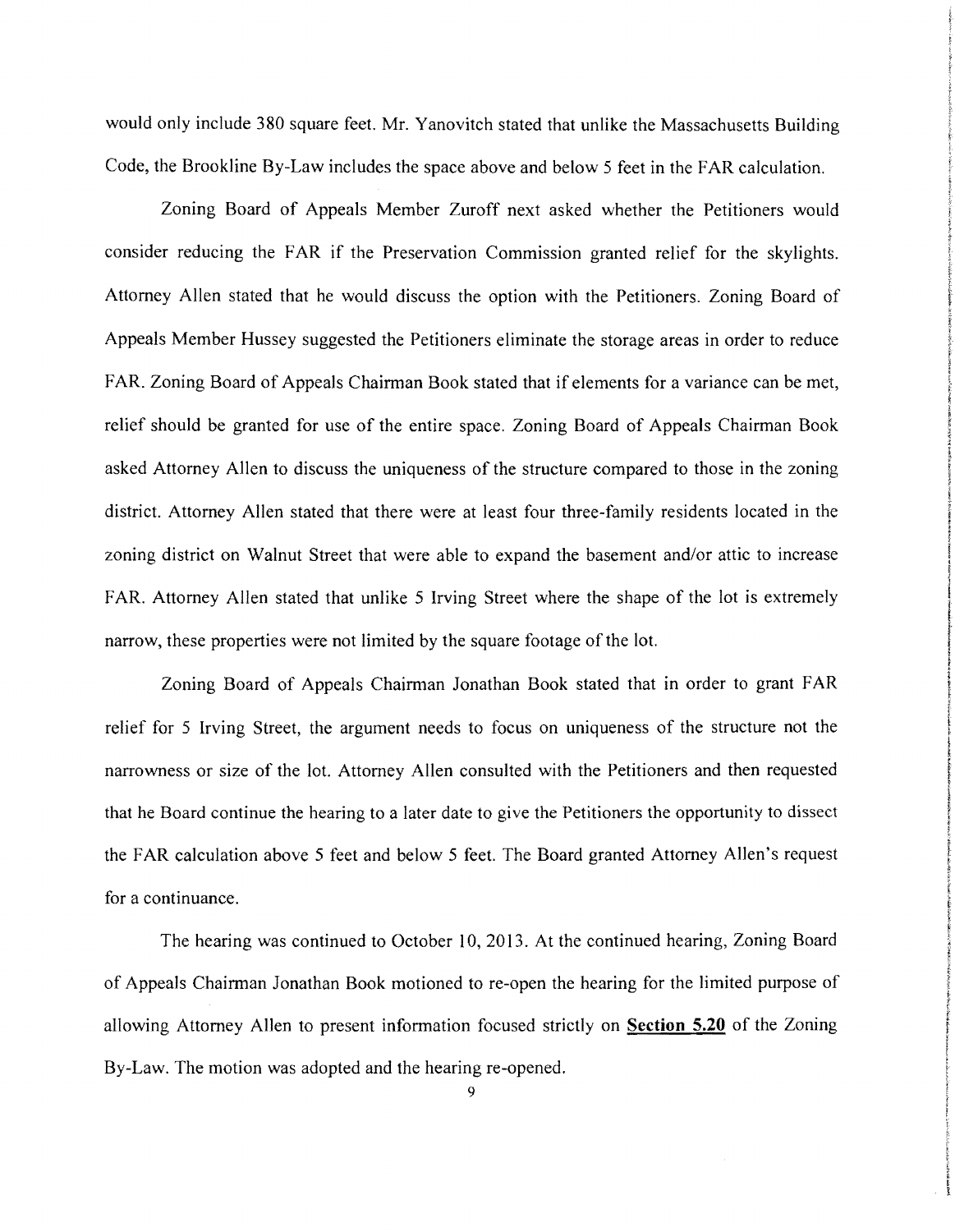Attorney Allen presented to the Zoning Board of Appeals several ways to interpret the Building Department's FAR calculation of the Petitioners' attic conversion. Attorney Allen stated that the allowable FAR in a T·5 (Two·Family) district is 1.0 FAR. Attorney Allen stated that the existing FAR is 1.67 and according to the Building Department, the proposal would have an FAR of 2.07. Attorney Allen stated that in arriving at an FAR of 2.07 the Building Department calculated the entire attic space, including 318 square feet of unfinished storage space. Attorney Allen stated that the storage space should be excluded pursuant to **Section 2.07(1)(a)** of the Zoning By·Law because the storage space is a portion of the attic that is not habitable. Attorney Allen stated that exclusion of the storage area would reduce the FAR to 1.98. Moreover, Attorney Allen stated that the FAR calculation is substantially limited by the low pitch of the roof. Attorney Allen stated that the Zoning By-Law calculates FAR by accounting for the sum of all floors regardless of height. Attorney Allen stated that due to the low pitch of the roof and the amount of storage encompassed in the Petitioners' proposal, the FAR calculation is substantially lower than the 2.07 FAR calculated by the Building Department.

Attorney Allen next discussed the uniqueness of the lot. Attorney Allen stated that 5 Irving Street is uniquely shaped compared to the substantial majority of lots in the zoning district. Attorney Allen stated that this Zoning Board granted a similar variance for 178 Naples Road to convert 266 square feet of unfinished basement space where the property exceeded the allowable FAR. Attorney Allen stated that the Zoning Board of Appeals Chairman, Jesse Geller found a substantial hardship existed for 178 Naples Road due to the inefficient use of existing space that resulted from the narrow shape of the lot and particular type of construction of the property. Attorney Allen stated that similar to 178 Naples Road, the Petitioners are seeking to develop attic space where the uniqueness of the lot prevents unit owners from expanding because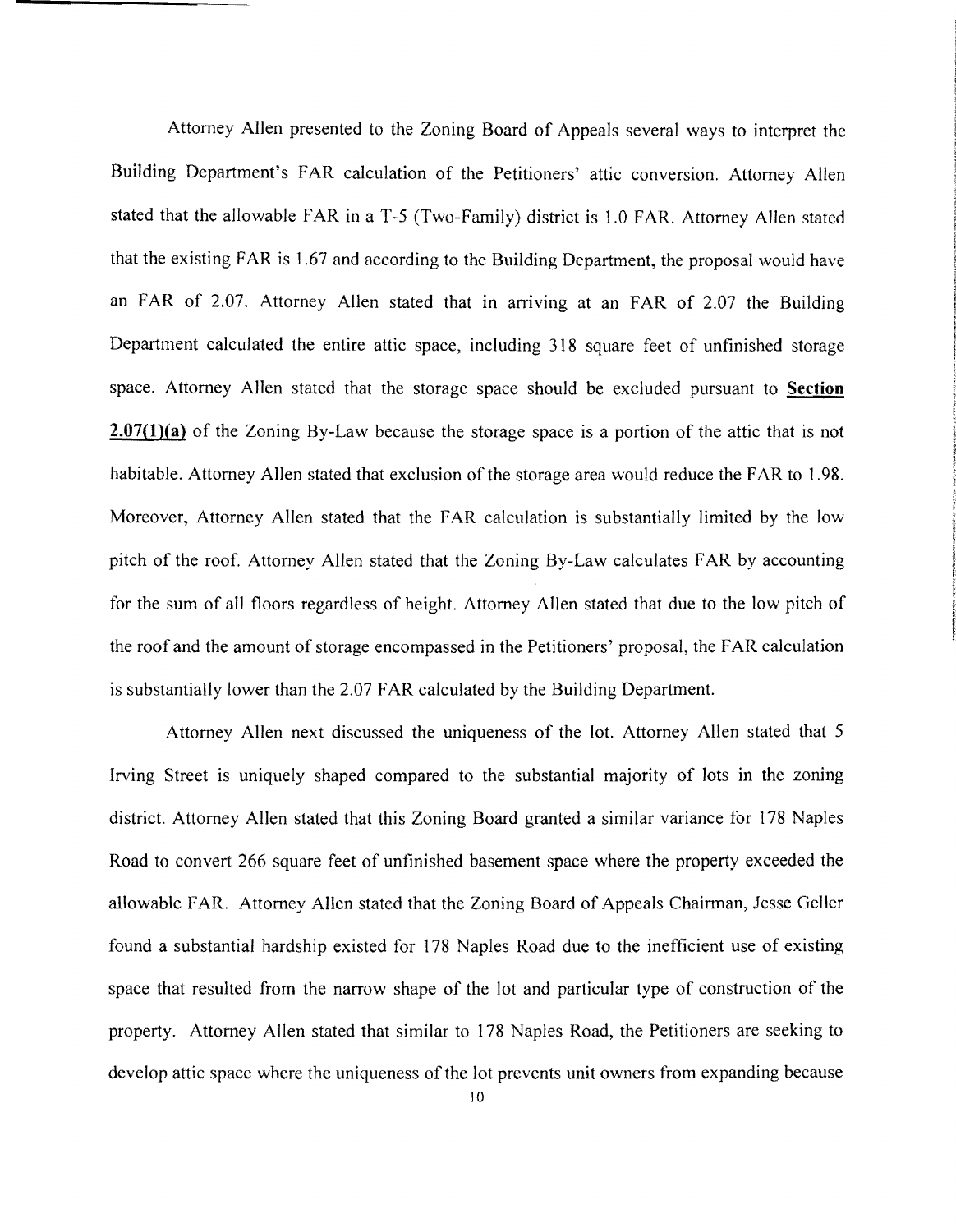the dwelling is built on the property line and the dimensional requirements are pre-existing nonconforming.

Attorney Allen next discussed uniqueness of the structure. Attorney Allen stated that 5 Irving Street was originally built as a three-family home that was later zoned in a two-family district. Furthermore, Attorney Allen stated that of the three-family homes located in the zoning district, 5 Irving Street is distinctly unique as it is the only three-family with a significant amount of unusable space due to the low pitch of the roof, and one of the few homes in the zoning district without a finished attic. Attorney Allen stated that this uniquely low pitch limits the usable space to 461 square feet. Attorney Allen cited 29 Harvard Avenue, where the Zoning Board determined that due to the pitch of the roof, relief was proper to recapture existing space created by the low pitch of the roof. Furthermore, Attorney Allen cited 124 Davis Ave, where the Zoning Board granted an FAR variance to allow an applicant to convert 800 square feet of attic space to be combined with the third floor because the height of the structure would not physically change. Finally, Attorney Allen stated that given the previous decisions, the Zoning Board is well within its discretion to grant relief for 5 Irving Street, Unit 3.

The Zoning Board of Appeals Members then asked several questions. Zoning Board of Appeals Member Christopher Hussey asked Attorney Allen to elaborate on the FAR pursuant to the Petitioners' proposal, as defined by the Zoning By-Laws and the Massachusetts Building Code. Attorney Allen stated that according to the Brookline Zoning By-Law, the calculated FAR, less the 318 square feet of storage space, amounts to 1.98 FAR. In the alternative, Attorney Allen stated that the Massachusetts Building Code provides that any portion of the room measuring less than 5 feet from the finished floor to the ceiling shall not be included in the FAR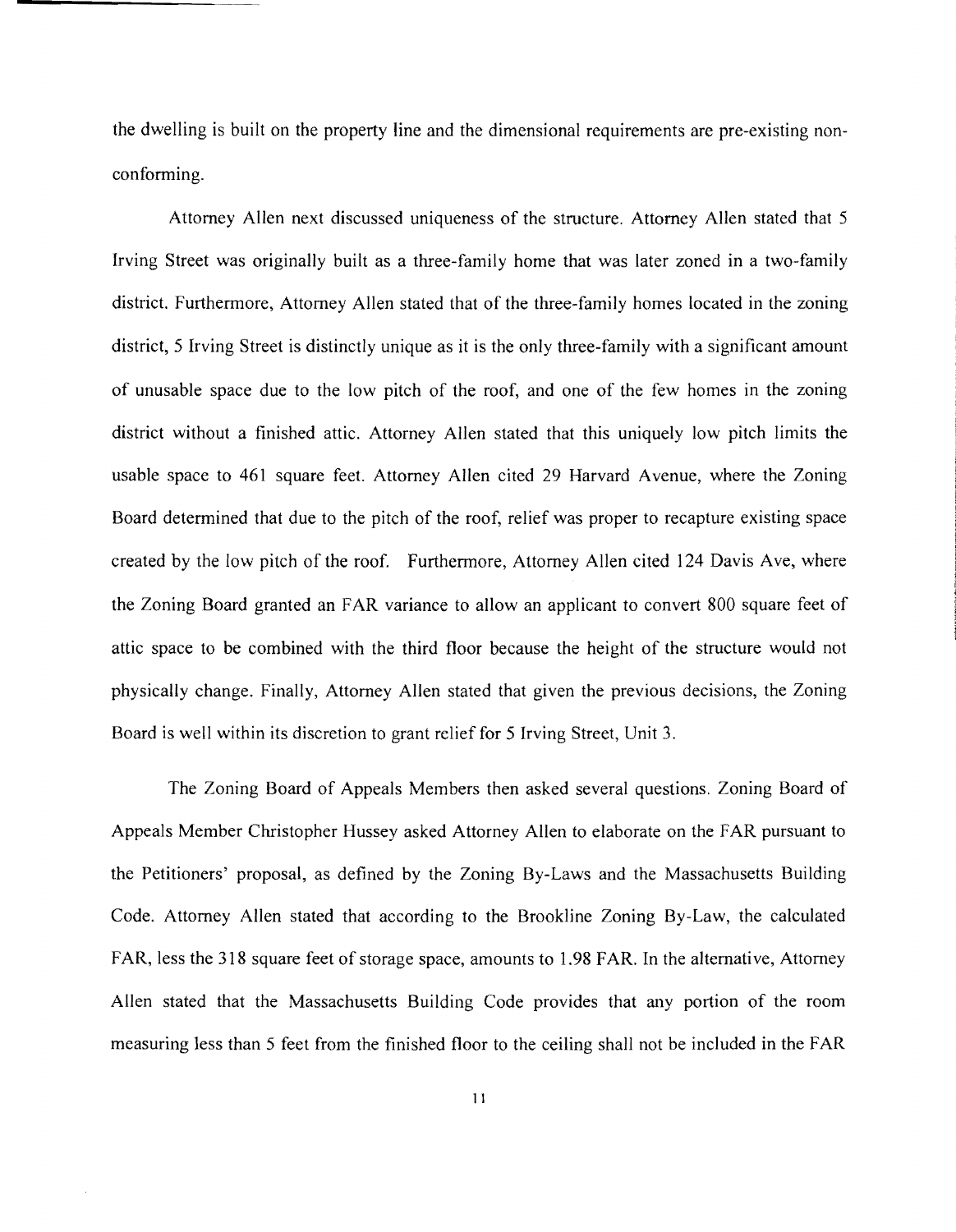computation. Here, Attorney Allen argued that the FAR above 5 feet is 1.94. Zoning Board of Appeals Member Christopher Hussey stated the square footage under consideration is approximately 848 square feet. Attorney Allen agreed.

Zoning Board of Appeals Chairman Jonathan Book called on the Board to deliberate. In deliberation, Zoning Board of Appeals Chairman Jonathan Book stated the issue before the Board should be limited to the uniqueness of the structure, rather than the narrowness or size of the lot. Chairman Book stated support for FAR relief where the structure is unique and use of the conversion of the attic is appropriate, where there are no exterior changes (i.e. dormers) and the construction will take place within the confines of the existing structure, where a literal enforcement of the Zoning By-Law would involve a substantial hardship to the Petitioners and where relief can be granted without substantial detriment to the public good and without substantially derogating from the Zoning By-Law. Zoning Board of Appeals Member Hussey stated support of the relief where the lot at 5 Irving Street is 55% of the allowed size and the lot at 178 Naples Road was nearly 65% of the allowed size. Zoning Board of Appeals Member Hussey recognized that the Zoning By-Law provide relief to ameliorate properties of this nature. Zoning Board of Appeals Member Zuroff stated that the structure is unique, and the Petitioners' substantial hardship supports FAR relief where there is no expansion of the footprint or envelope of the building. Further, Zoning Board of Appeals Member Zuroff cautioned that support of this proposal should not be interpreted as an expansion of the Board's interpretation of M.G.L. c. 40A, §10 or the nature of FAR limitations under the Brookline Zoning By-Law.

The Board then determined, by unanimous vote, that variance relief from the requirements of Section 5.20 of the Zoning By-Law is warranted. The Board then determined,